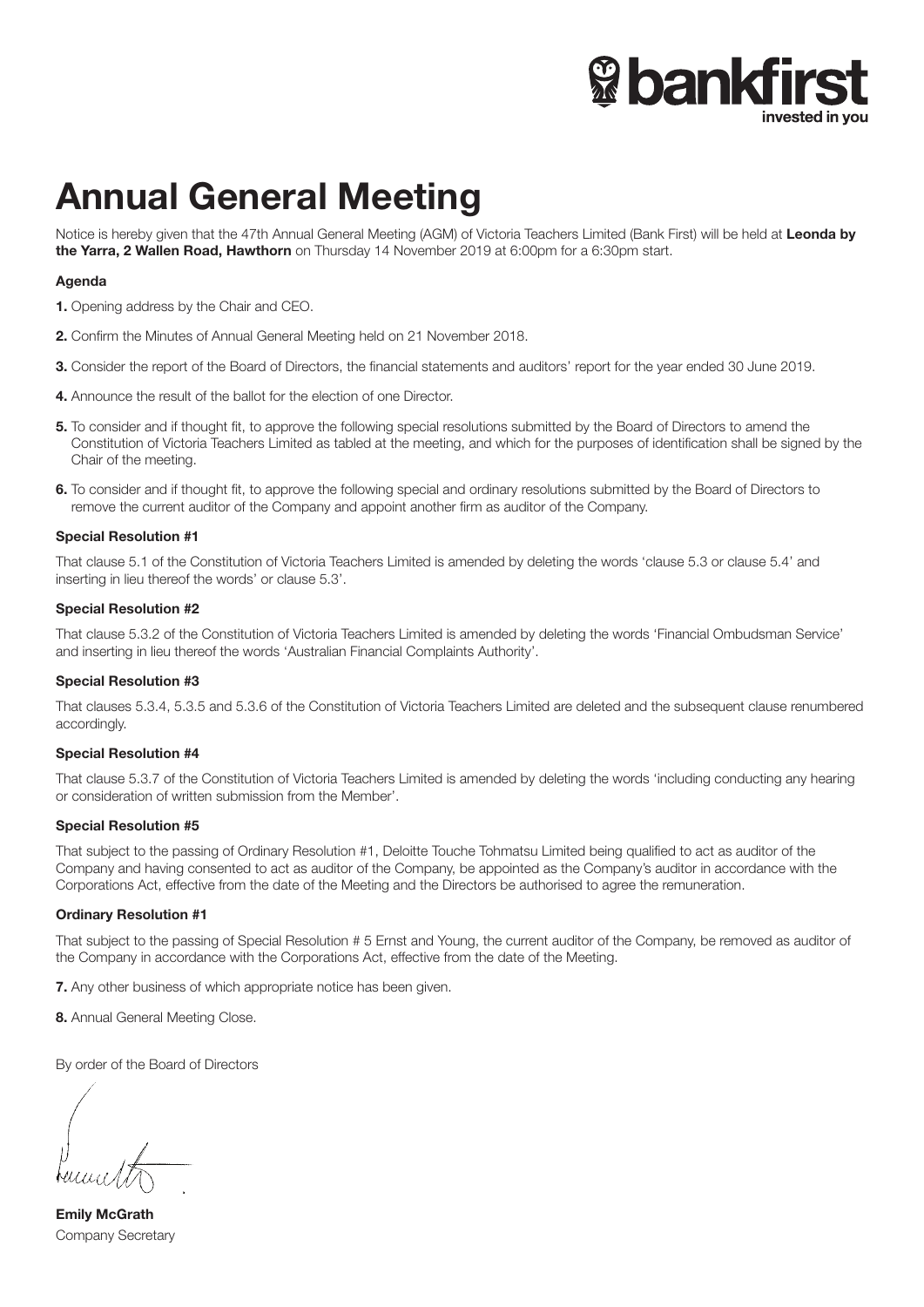# **& bankfirs** invested in vou

#### **Notes**

A detailed explanation about the proposed Special Resolutions #1, #2, #3, #4 and #5 and Ordinary Resolution #1 is provided below.

#### Please read the Explanatory Memorandum carefully.

To be passed the special resolutions require 75% of votes cast to be in favour of the resolution, ordinary resolutions require a simple majority of votes cast to be in favour of the resolution.

Votes must be cast by Members who are both eligible to vote and who are present at the meeting either in person or by proxy.

Your Directors unanimously support all of the resolutions and recommend that you vote FOR them.

#### Explanatory Memorandum

#### Special Resolutions numbers 1 to 4

The purpose of special resolutions numbers 1 to 4 is to seek Member approval to change Division 5 of the Constitution of Victoria Teachers Limited 'Membership Ceasing', and in particular the deletion of those clauses in Division 5 which relate to the process for Bank First to provide notice to Members of Membership termination.

In recent years the ways in which individuals can join Bank First have changed significantly and will continue to change as we embrace new digital tools and automated online solutions which allow remote membership application and processing. These technologies have been implemented to allow Bank First to remain competitive, modern and relevant as well as provide a seamless and easy membership joining experience. Bank First now has the technology to be able to open an account for an applicant remotely who, having passed all of the identity requirements, can have an account opened within minutes of completing an application online. Whilst this is very positive for growth, expansion and the Member experience, these technologies also carry increased and new risks for Bank First such as an increasing vulnerability of 'members' applying to join Bank First using stolen identities and/or fraudulently obtained documents, as well as an increase in the number of persons remotely joining Bank First with the sole intent of using their new account for the purposes of money laundering or proceeds of crime. Unfortunately, it is an accepted industry wide fact that both fraud and identity theft are more prevalent today than they were just a few years ago and this, along with our new digital offering, has increased Bank First's exposure to this vulnerability.

Other risks which Bank First has legal obligations to manage are those related to individuals who apply to join Bank First and who, when checked against certain Government databases, are subsequently flagged as high risk individuals because they may be a politically exposed person (PEP) or originate from a high risk country of concern in accordance with the Anti Money Laundering and Counter Terrorism Financing Legislation. In these instances, specialised staff at Bank First will determine whether or not it is in the interest of Bank First and its existing Members to continue the relationship because of the elevated risk that the relationship may present to Bank First.

The objective of seeking Member approval to make these proposed changes to the Constitution is to enable Bank First to quickly terminate any membership that has been obtained through fraud, deception and or illegal means and also provide the wherewithal to terminate relationships that Bank First believes may present an elevated risk that its products and services could be used for criminal activity including money laundering or the financing of terrorism.

#### Special Resolution number 5 and Ordinary Resolution number 1:

Ernst & Young has provided external audit services to Bank First since 2001/02. Each year the performance of Ernst & Young has been reviewed against a Client Service Charter and over the years the performance of Ernst & Young has been well regarded by both the Board Audit Committee and management, however it is accepted good governance practice to undertake a formal review and tender process from time to time in order to benchmark the incumbent auditors against other firms and to ensure that ongoing independence is maintained. To this end, earlier this year, the Board Audit Committee approved a proposal from management to undertake benchmarking via agreed evaluation criteria with invitations for proposals to be issued to the top four Australian audit firms. The benchmarking included assessment of the firm's experience, expertise in relation to industry, value for money and consideration of value added services that they may provide to Bank First.

Following submission of each of the proposals, presentations were provided to a special Board Audit Committee meeting in June. A subsequent formal evaluation of each of the proposals was undertaken and as a consequence the Board Audit Committee recommended, and the Board approved, the proposal to appoint the audit firm Deloitte Touche Tohmatsu commencing financial year 2019/2020.

To give effect to the proposed change in audit firms for Bank First, the Corporations Act requires that the Members of Bank First pass two resolutions, an Ordinary Resolution to give effect to the proposal to remove Ernst and Young as the current auditor and a consequent Special Resolution to be passed to appoint Deloitte Touche Tohmatsu as the new audit firm.

Deloitte Touche Tohmatsu have provided their consent to be appointed as Auditor.

A nomination from a shareholder to appoint Deloitte Touche Tohmatsu has been received and is incorporated in these meeting materials below.

The Board and management would like to take the opportunity to thank Ernst and Young for their ongoing professional services over the past years.